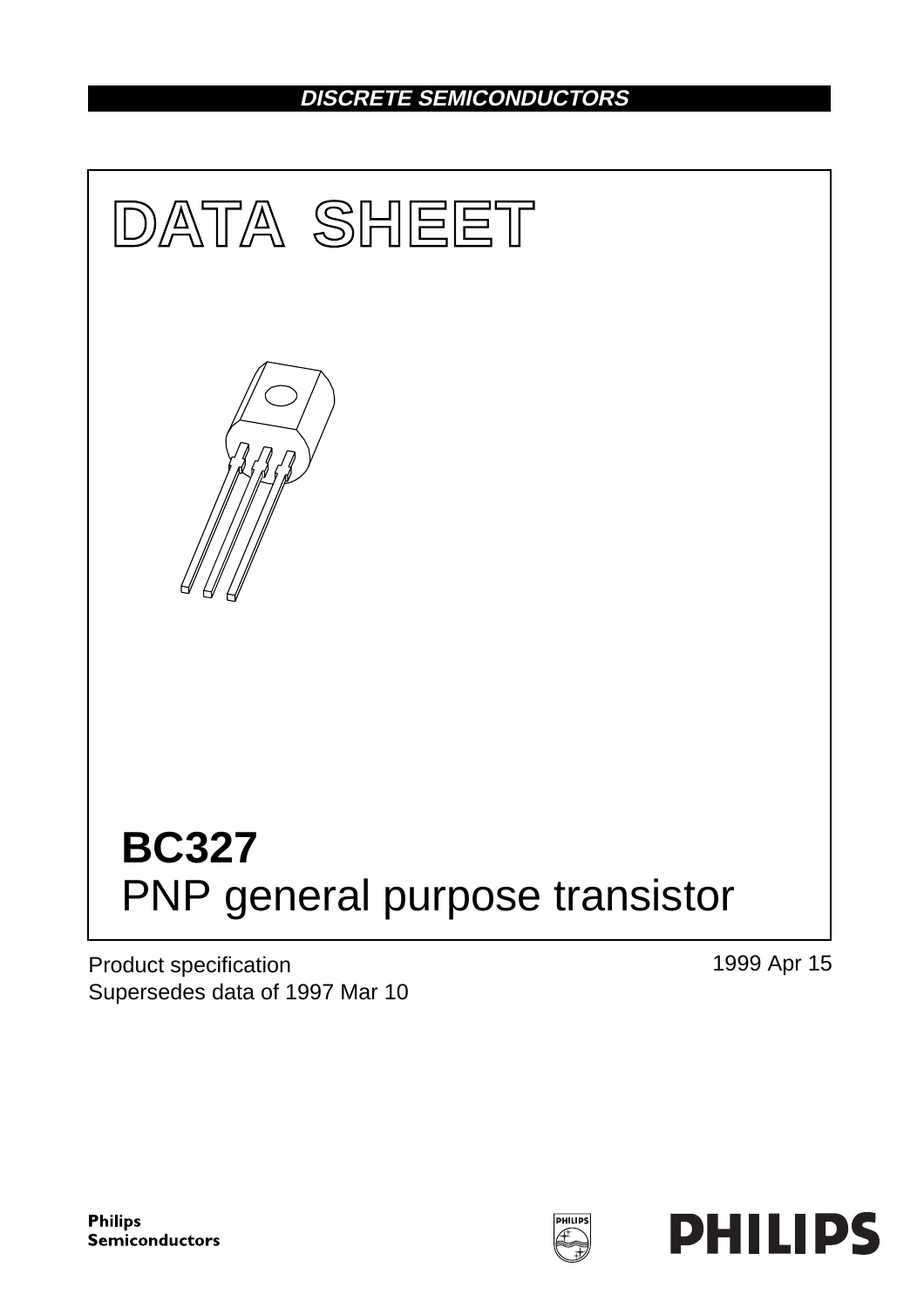## **PNP general purpose transistor COVID-100 COVID-100 BC327**

### **FEATURES**

- High current (max. 500 mA)
- Low voltage (max. 45 V).

#### **APPLICATIONS**

• General purpose switching and amplification, e.g. driver and output stages of audio amplifiers.

#### **DESCRIPTION**

PNP transistor in a TO-92; SOT54 plastic package. NPN complement: BC337.

### **PINNING**

| <b>PIN</b> | <b>DESCRIPTION</b> |  |
|------------|--------------------|--|
|            | emitter            |  |
|            | base               |  |
|            | collector          |  |



Fig.1 Simplified outline (TO-92; SOT54) and symbol.

#### **LIMITING VALUES**

In accordance with the Absolute Maximum Rating System (IEC 134).

| <b>SYMBOL</b>    | <b>PARAMETER</b>              | <b>CONDITIONS</b>            | MIN.  | MAX.   | <b>UNIT</b> |
|------------------|-------------------------------|------------------------------|-------|--------|-------------|
| V <sub>CBO</sub> | collector-base voltage        | open emitter                 |       | $-50$  | V           |
| V <sub>CEO</sub> | collector-emitter voltage     | open base                    | –     | $-45$  | V           |
| <b>VEBO</b>      | emitter-base voltage          | open collector               | —     | $-5$   | V           |
| $I_{\rm C}$      | collector current (DC)        |                              |       | $-500$ | mA          |
| $I_{CM}$         | peak collector current        |                              |       | $-1$   | A           |
| <b>I</b> BM      | peak base current             |                              | —     | $-200$ | mA          |
| $P_{\text{tot}}$ | total power dissipation       | $T_{amb} \leq 25$ °C; note 1 | —     | 625    | mW          |
| $I_{\text{stg}}$ | storage temperature           |                              | $-65$ | $+150$ | $^{\circ}C$ |
| Τi               | junction temperature          |                              | —     | 150    | $^{\circ}C$ |
| amb              | operating ambient temperature |                              | $-65$ | $+150$ | $^{\circ}C$ |

#### **Note**

1. Transistor mounted on an FR4 printed-circuit board.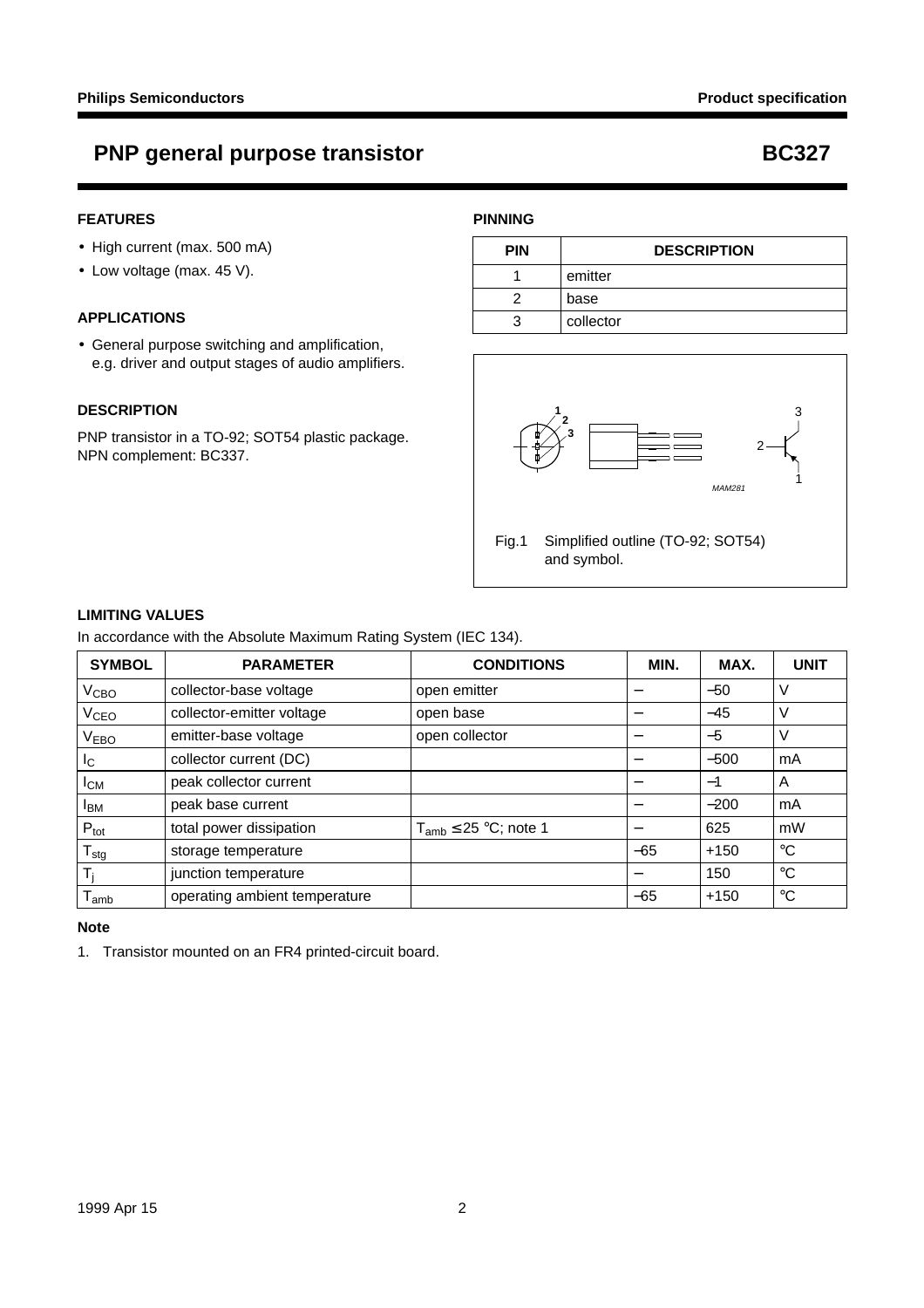### **THERMAL CHARACTERISTICS**

| <b>SYMBOL</b> | <b>PARAMETER</b>                            | <b>CONDITIONS</b> | <b>VALUE</b> | UNIT |
|---------------|---------------------------------------------|-------------------|--------------|------|
| $R_{th\ j-a}$ | thermal resistance from junction to ambient | note :            | ר ה<br>◡…    | K/mW |

#### **Note**

1. Transistor mounted on an FR4 printed-circuit board.

#### **CHARACTERISTICS**

 $T_i = 25$  °C unless otherwise specified.

| <b>SYMBOL</b>      | <b>PARAMETER</b>                     | <b>CONDITIONS</b>                                 | MIN.                     | TYP.                             | MAX.                     | <b>UNIT</b> |
|--------------------|--------------------------------------|---------------------------------------------------|--------------------------|----------------------------------|--------------------------|-------------|
| <b>I</b> CBO       | collector cut-off current            | $I_E = 0$ ; $V_{CB} = -20$ V                      |                          |                                  | $-100$                   | nA          |
|                    |                                      | $I_E = 0$ ; $V_{CB} = -20$ V; $T_i = 150$ °C      |                          |                                  | $-5$                     | μA          |
| <b>IEBO</b>        | emitter cut-off current              | $I_C = 0$ ; $V_{FB} = -5$ V                       |                          |                                  | $-100$                   | nA          |
| $h_{FE}$           | DC current gain                      | $I_C = -100$ mA; $V_{CE} = -1$ V;                 |                          |                                  |                          |             |
|                    | <b>BC327</b>                         | see Figs 2, 3 and 4                               | 100                      |                                  | 600                      |             |
|                    | BC327-16                             |                                                   | 100                      |                                  | 250                      |             |
|                    | BC327-25                             |                                                   | 160                      |                                  | 400                      |             |
|                    | BC327-40                             |                                                   | 250                      |                                  | 600                      |             |
| $h_{\text{FF}}$    | DC current gain                      | $I_C = -500$ mA; $V_{CF} = -1$ V;                 | 40                       |                                  |                          |             |
|                    |                                      | see Figs 2, 3 and 4                               |                          |                                  |                          |             |
| V <sub>CEsat</sub> | collector-emitter saturation voltage | $I_C = -500$ mA; $I_B = -50$ mA                   | $\overline{\phantom{m}}$ |                                  | $-700$                   | mV          |
| $V_{BE}$           | base-emitter voltage                 | $I_C = -500$ mA; $V_{CE} = -1$ V; note 1          |                          |                                  | $-1.2$                   | $\vee$      |
| $C_c$              | collector capacitance                | $I_E = I_e = 0$ ; $V_{CB} = -10$ V; f = 1 MHz     | $\qquad \qquad -$        | 10                               | $\overline{\phantom{m}}$ | рF          |
| $f_T$              | transition frequency                 | $I_C = -10$ mA; $V_{CE} = -5$ V;<br>$f = 100$ MHz | 80                       | $\overbrace{\phantom{12322111}}$ |                          | MHz         |
|                    |                                      |                                                   |                          |                                  |                          |             |

### **Note**

1. V<sub>BE</sub> decreases by about −2 mV/K with increasing temperature.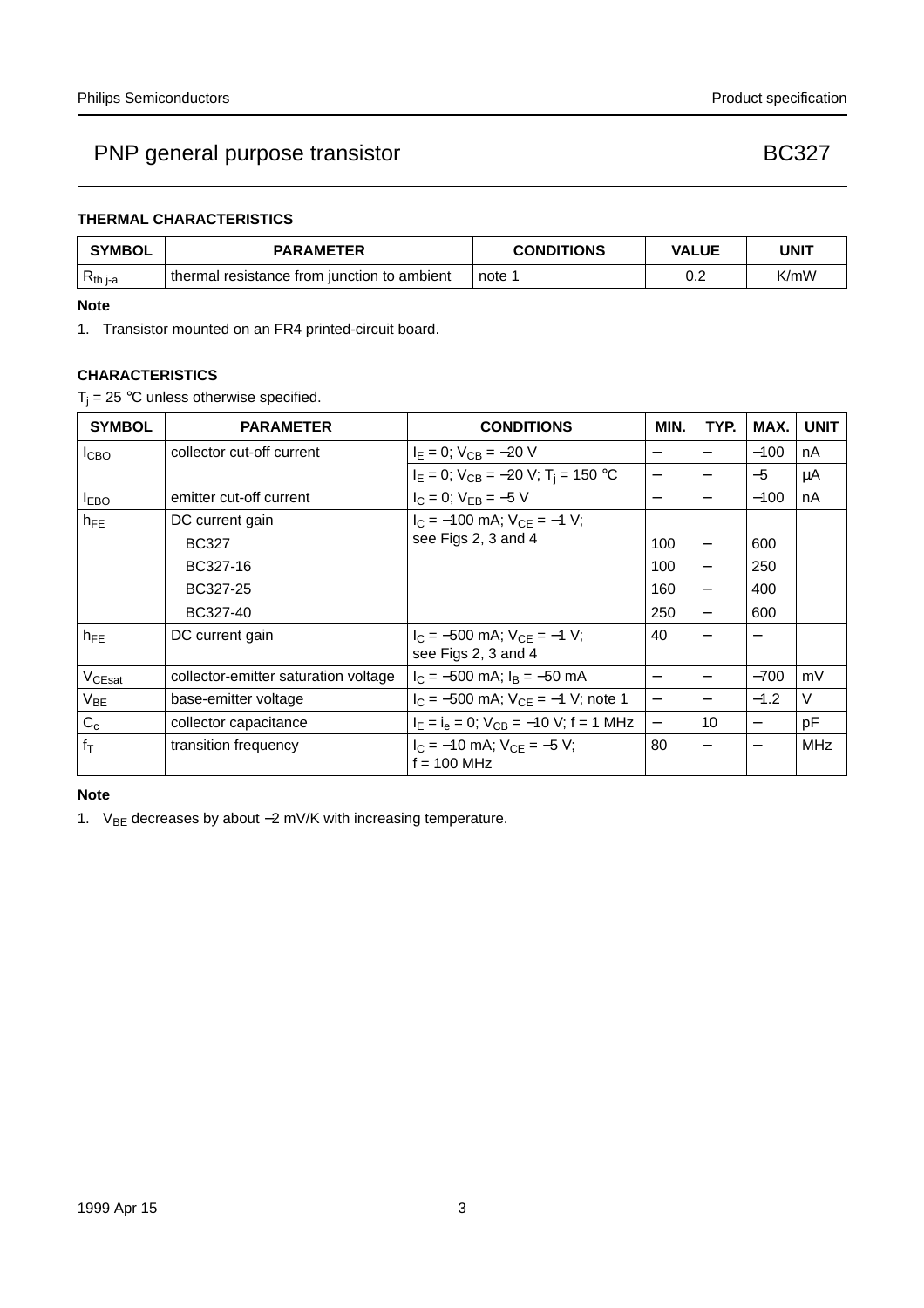

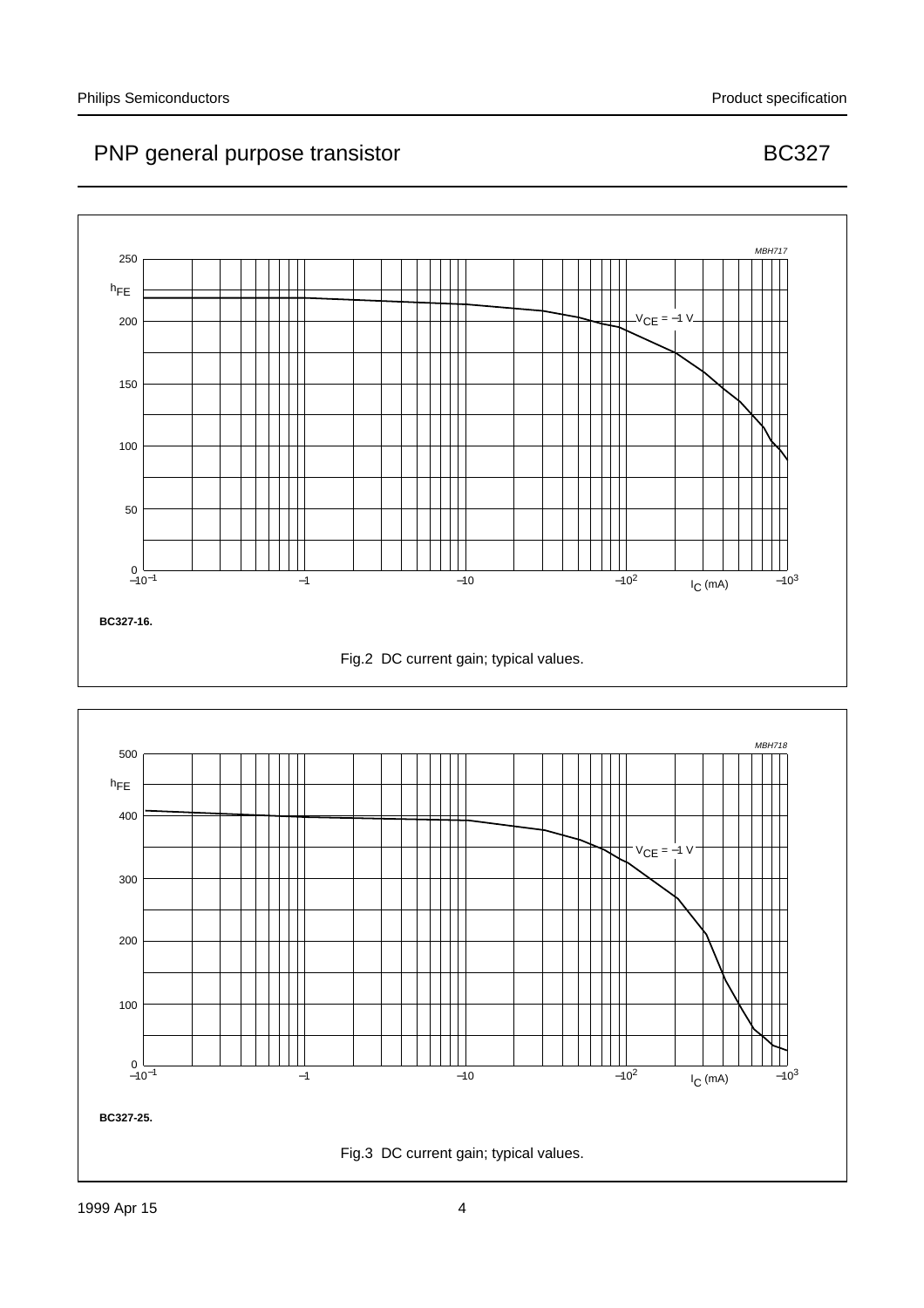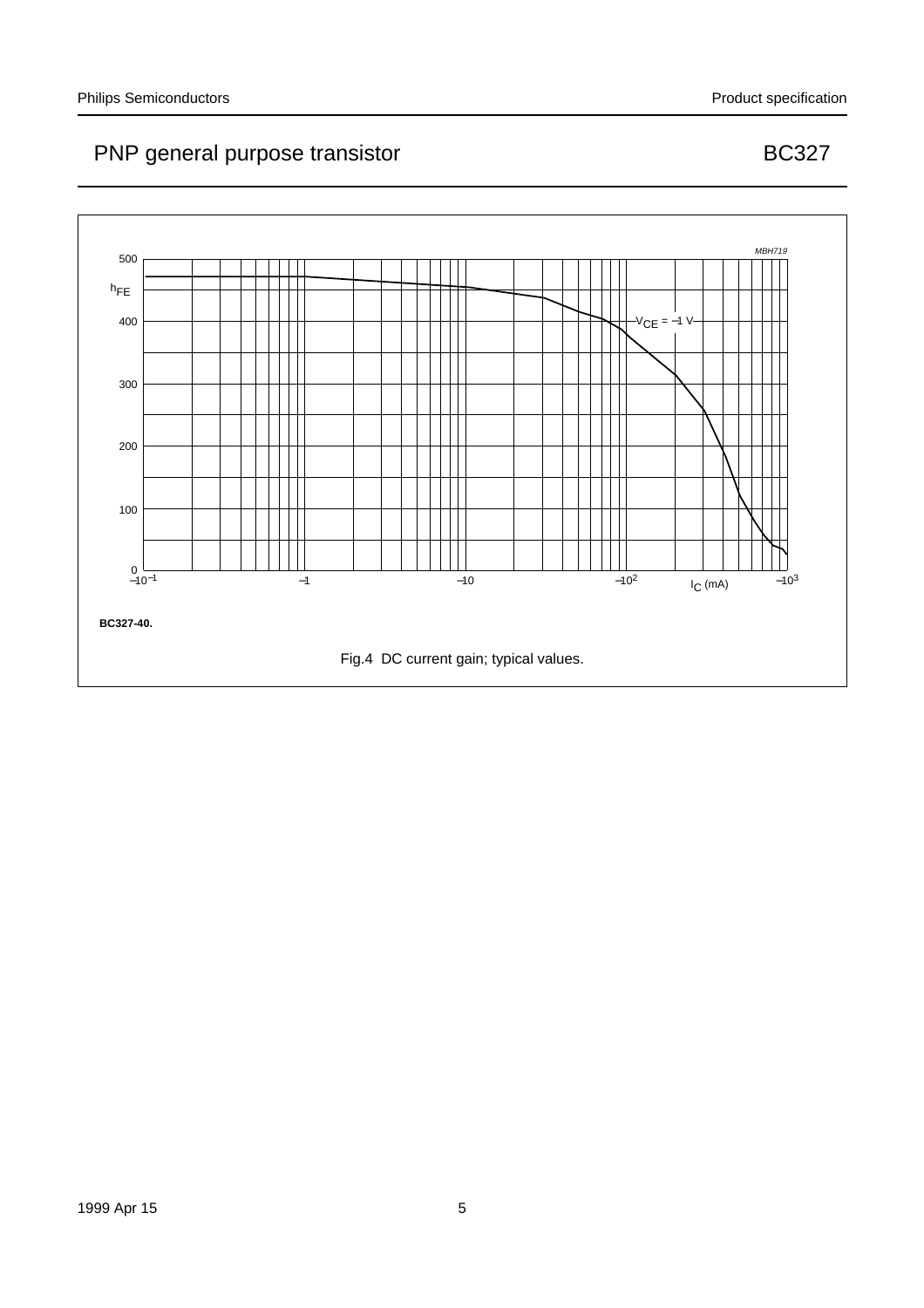#### **PACKAGE OUTLINE**



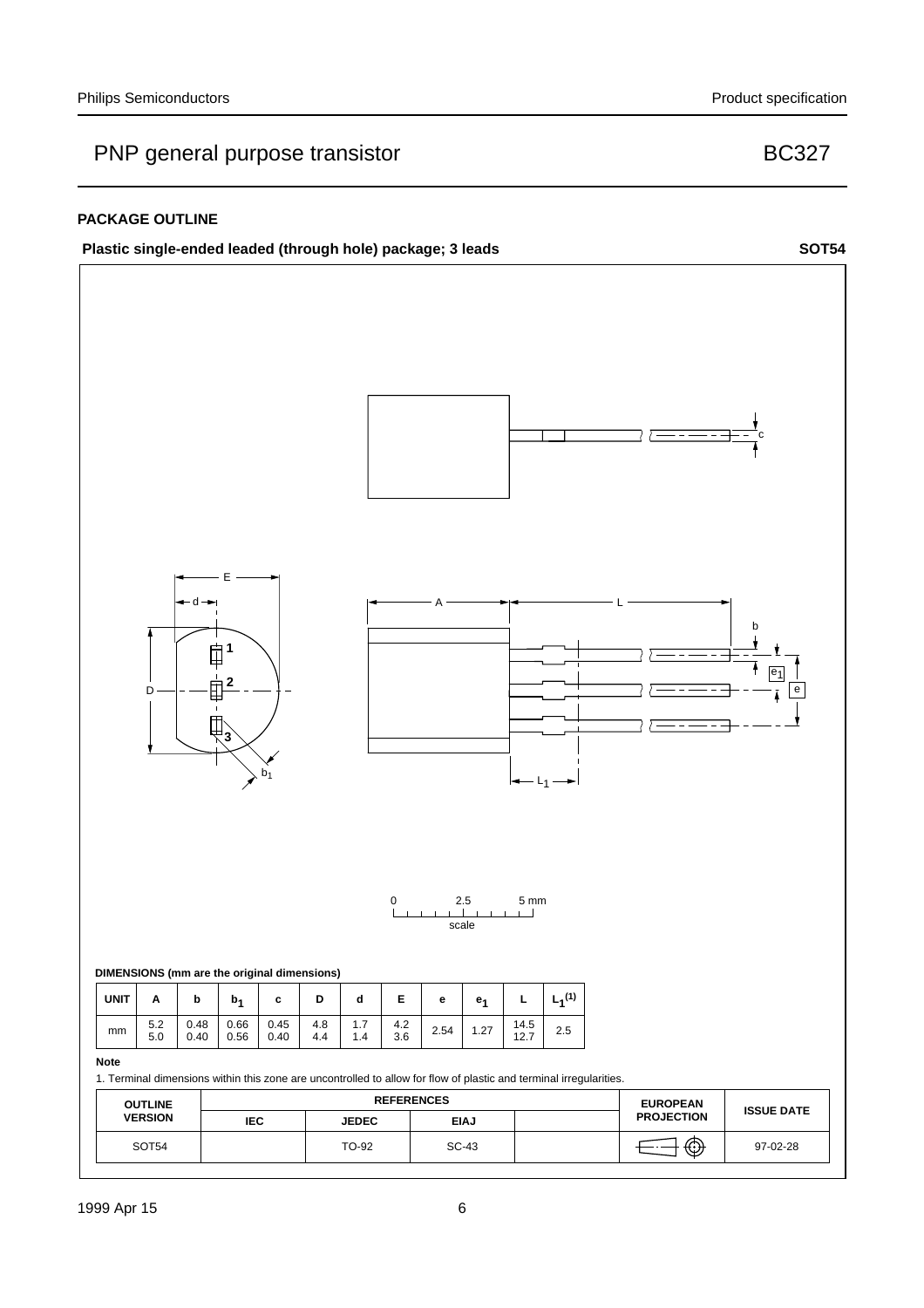## PNP general purpose transistor and the state of the BC327

#### **DEFINITIONS**

| Data sheet status                                                                                                                                                                                                                                                                                                                                                                                                                                                  |                                                                                       |  |  |
|--------------------------------------------------------------------------------------------------------------------------------------------------------------------------------------------------------------------------------------------------------------------------------------------------------------------------------------------------------------------------------------------------------------------------------------------------------------------|---------------------------------------------------------------------------------------|--|--|
| Objective specification                                                                                                                                                                                                                                                                                                                                                                                                                                            | This data sheet contains target or goal specifications for product development.       |  |  |
| Preliminary specification                                                                                                                                                                                                                                                                                                                                                                                                                                          | This data sheet contains preliminary data; supplementary data may be published later. |  |  |
| Product specification                                                                                                                                                                                                                                                                                                                                                                                                                                              | This data sheet contains final product specifications.                                |  |  |
| <b>Limiting values</b>                                                                                                                                                                                                                                                                                                                                                                                                                                             |                                                                                       |  |  |
| Limiting values given are in accordance with the Absolute Maximum Rating System (IEC 134). Stress above one or<br>more of the limiting values may cause permanent damage to the device. These are stress ratings only and operation<br>of the device at these or at any other conditions above those given in the Characteristics sections of the specification<br>is not implied. Exposure to limiting values for extended periods may affect device reliability. |                                                                                       |  |  |
| <b>Application information</b>                                                                                                                                                                                                                                                                                                                                                                                                                                     |                                                                                       |  |  |
| Where application information is given, it is advisory and does not form part of the specification.                                                                                                                                                                                                                                                                                                                                                                |                                                                                       |  |  |

#### **LIFE SUPPORT APPLICATIONS**

These products are not designed for use in life support appliances, devices, or systems where malfunction of these products can reasonably be expected to result in personal injury. Philips customers using or selling these products for use in such applications do so at their own risk and agree to fully indemnify Philips for any damages resulting from such improper use or sale.